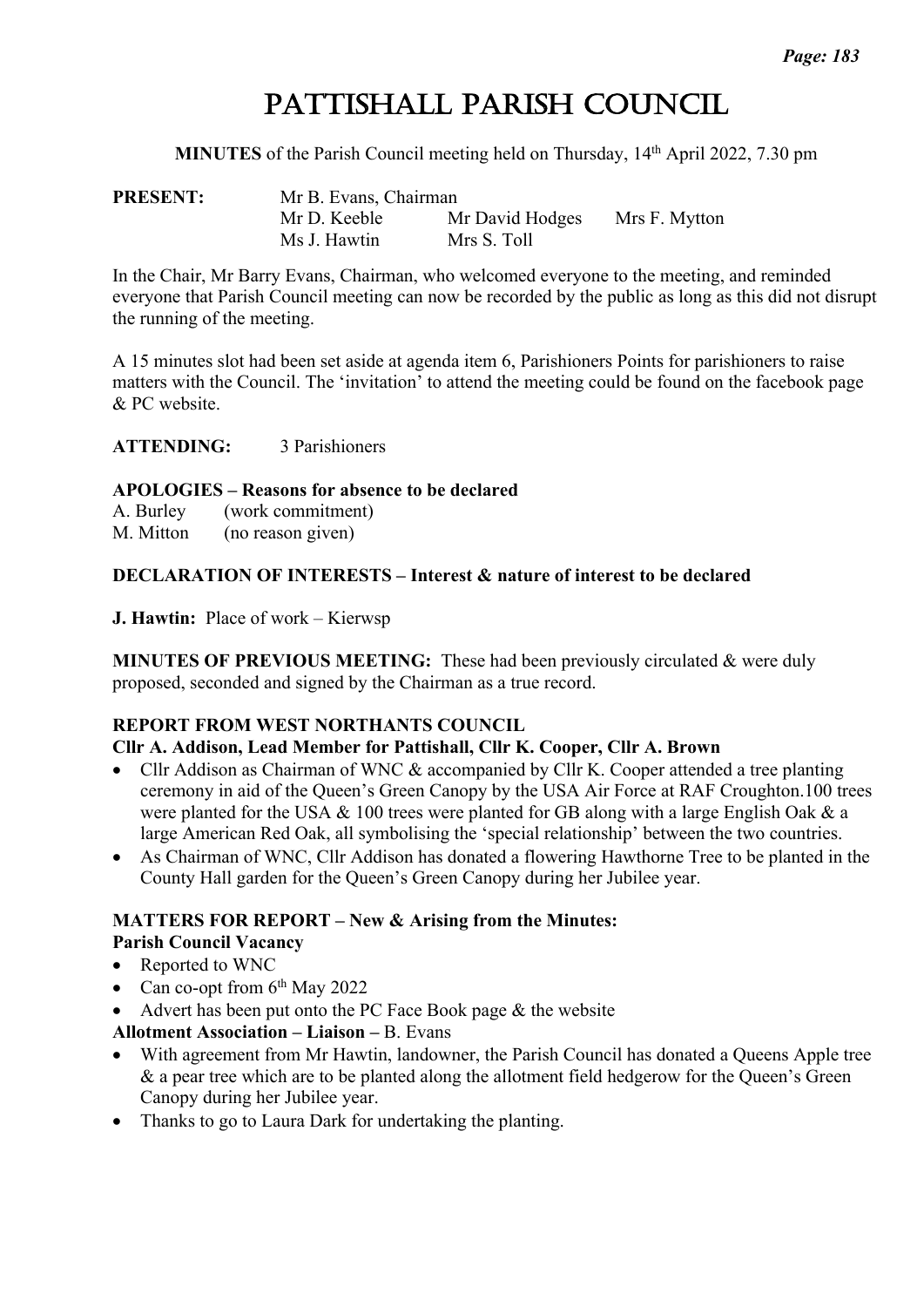## **Lighting –** F. Mytton

- PL91 visor repair 2 stages a) Western Power to make safe, b) E. ON to quote to make the repairs.
- PL15 & PL24 reported out of order.
- PL51 on Peggoty's wall has been out of order for some time. It was felt that the light did not serve any purpose. Clerk to enquire the cost of removing it.
- Lamps to be renumbered Clerk has asked for a cost but no reply at time of meeting will ask again.

## **Highways & VAS Signs –** D. Hodges

- To consider purchasing a new solar sign. Clerk to make enquiries
- Two very bad accidents on the A5 within the Parish.
- Give Way sign at Ascote junction with the A5 has been damaged by an HGV- Clerk to ask for a replacement.
- Potholes some have been filled in

## **Grass Cutting –** D. Keeble

- Second cut taken place
- Church entrance has been tidied up.
- **Village Maintenance** A. Burley apologies sent.

## **School Liaison –** J. Hawtin

- The school is open in spite of covid
- Choir bus grant sent

#### **Playground Equipment –** J. Hawtin

- Equipment has been ordered.
- Bench seating is being renovated

**Defibrillator –** S. Toll – new pack on order

**Parish Council Face Book –** S. Toll – working well

## **Hedges, Trees & Churchyard**

- Work being undertaken
- Request received from PCC for PC to pay for the green wheel bin which is used for the GOR & NBG flower & garden type waste.
- Concern expressed regarding setting a precedence.
- It was agreed that the PC would fund the £42.

**Public Footpaths –** J. Woollett & J. Russell – no report received.

#### **Bus Route 87 –** Ann Atkin – no report received

**Around Pattishall –** B. Evans – Items for next edition needed.

#### **Remembrance Sunday Preparations**

- Clerk to order 10 x large poppy flowers to put up at each entrance to the village
- Clerk to order a poppy wreath for Remembrance Sunday

## **PARISHIONERS POINTS**

- Ivy has been taken off the Church wall
- Benches ironwork to be painted black & woodwork to be varnished.

## **CORRESPONDENCE:**

#### **Received from:**

- 1. Mr P. Marsh
	- a) PL24 out of order reported
	- b) Would like an update on the audit/survey on streetlighting across the Parish
	- c) Simons Walk, road sign broken  $\&$  missing from its posts Clerk has asked for a replacement
	- d) New donated dog waste bin suggest this is placed at the corner of the Banbury Lane crossroads.
- 2. Sam, BPHA information request regarding the Leys Road property. Matter forwarded to S. Toll
- 3. A. Atkin copy of email sent to Cllr P. Larratt regarding the 87 bus service.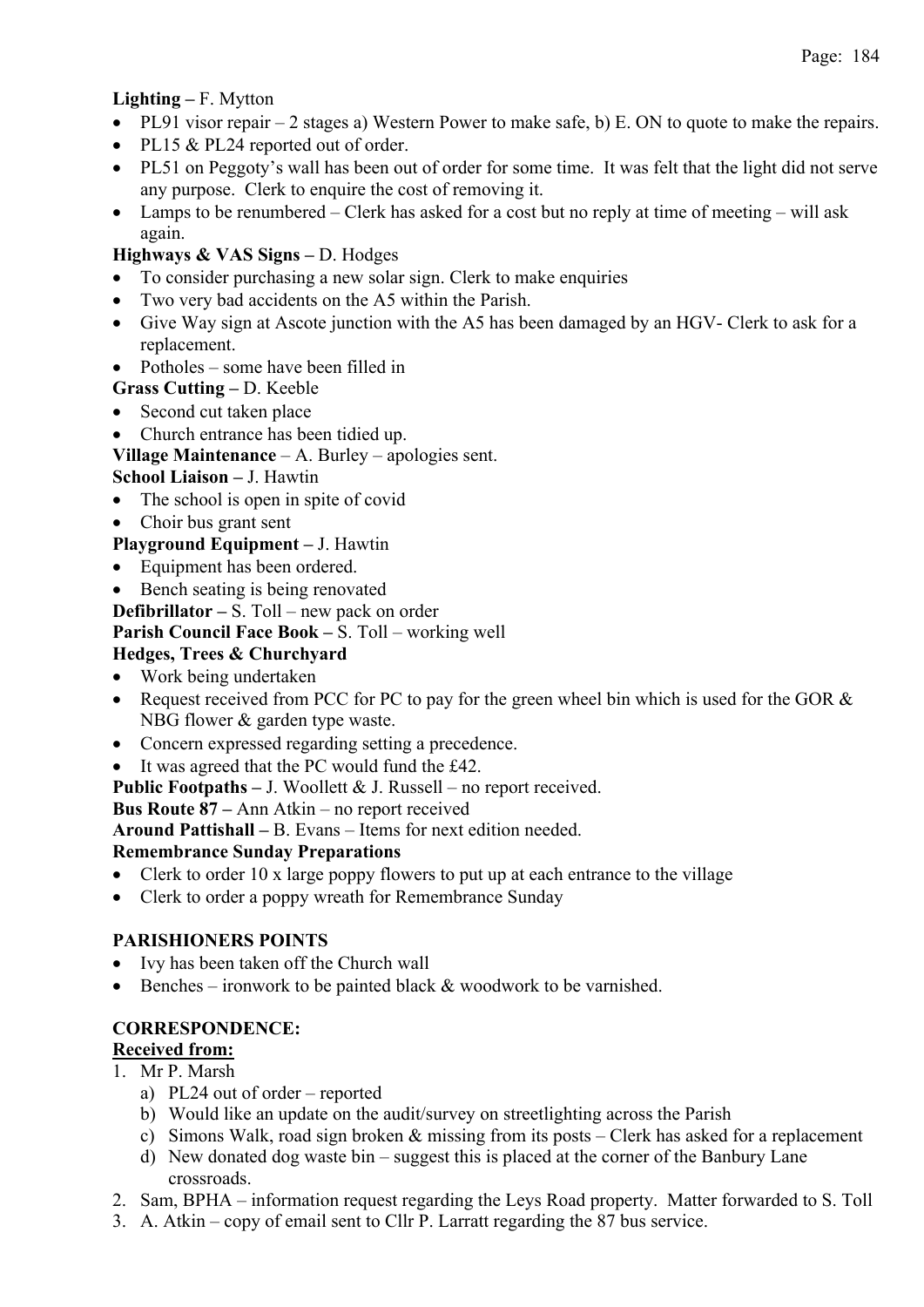- 4. P. Parris
	- a) Letter of immediate resignation
	- b) Copy of letter to C. Bullied regarding vacancy
- 5. C. Brierley Treasurer, Holy Cross Church Query if the PC would pay for the collection of the Green Waste Bin used in the churchyard. Agreed. Clerk to contact Mr Brierley.
	- Points to consider: The Churchyard is an open Churchyard & therefore the responsibility of the Church. If the PC pays for this bin, does it leave itself open to the other dominations or organisations asking for their green bins to be paid for.
- 6. D. Philtrip, leaning headstone clerk has written to the Co-op funeral directors to ask them to make a site visit to inspect the leaning headstone.

#### **Sent to:**

- 1. R. Casey, E. ON Agreement to replacing the concrete lights & query regarding renumbering the lamp posts.
- 2. E. ON Blacksmith Close light quote accepted

## **PLANNING:**

| <b>Application</b> | Location                                          | Proposal                                                                                                                                             | <b>Comments</b>                                                                                                                                                                                                            |
|--------------------|---------------------------------------------------|------------------------------------------------------------------------------------------------------------------------------------------------------|----------------------------------------------------------------------------------------------------------------------------------------------------------------------------------------------------------------------------|
| WNS/2022/0607/AGD  | West Farm, Gayton<br>Rd. Eastcote                 | Whether prior approval<br>is required for an<br>extension to existing<br>grain store to enclose<br>drier & provide<br>reception bay for wet<br>grain | PC:<br>No Objection                                                                                                                                                                                                        |
| WNS/2022/0586/FUL  | 10 Leys Road                                      | Demolition of existing<br>garage & build 3<br>bedroom house                                                                                          | PC:<br>* Concerns regarding the<br>overpowering of the<br>neighbouring property.<br>* Detrimental to the<br>street scene<br>* Densely populated area<br>* Query if the<br>application is for two<br>different applications |
| WNS/2022/0712/FUL  | Flitton Hills Farm,<br>Eastcote Road,<br>Tiffield | Demolition of single<br>dwelling, garage & barn<br>$&$ replace with single<br>dwelling & double<br>garage.                                           | PC:<br>No Objection                                                                                                                                                                                                        |

**FINANCE: Bank Balances:** a) Community a/c  $£58,337.15$ 

b) Business Premium a/c £16,223.18

## **Audit Report**

- **\*** Arrangements to be made for the NCALC internal auditor to audit the 2021/2022 books
- \* External auditor paperwork has been received.
- \* Accounts to be presented to PC at the May meeting and will be put onto the website.